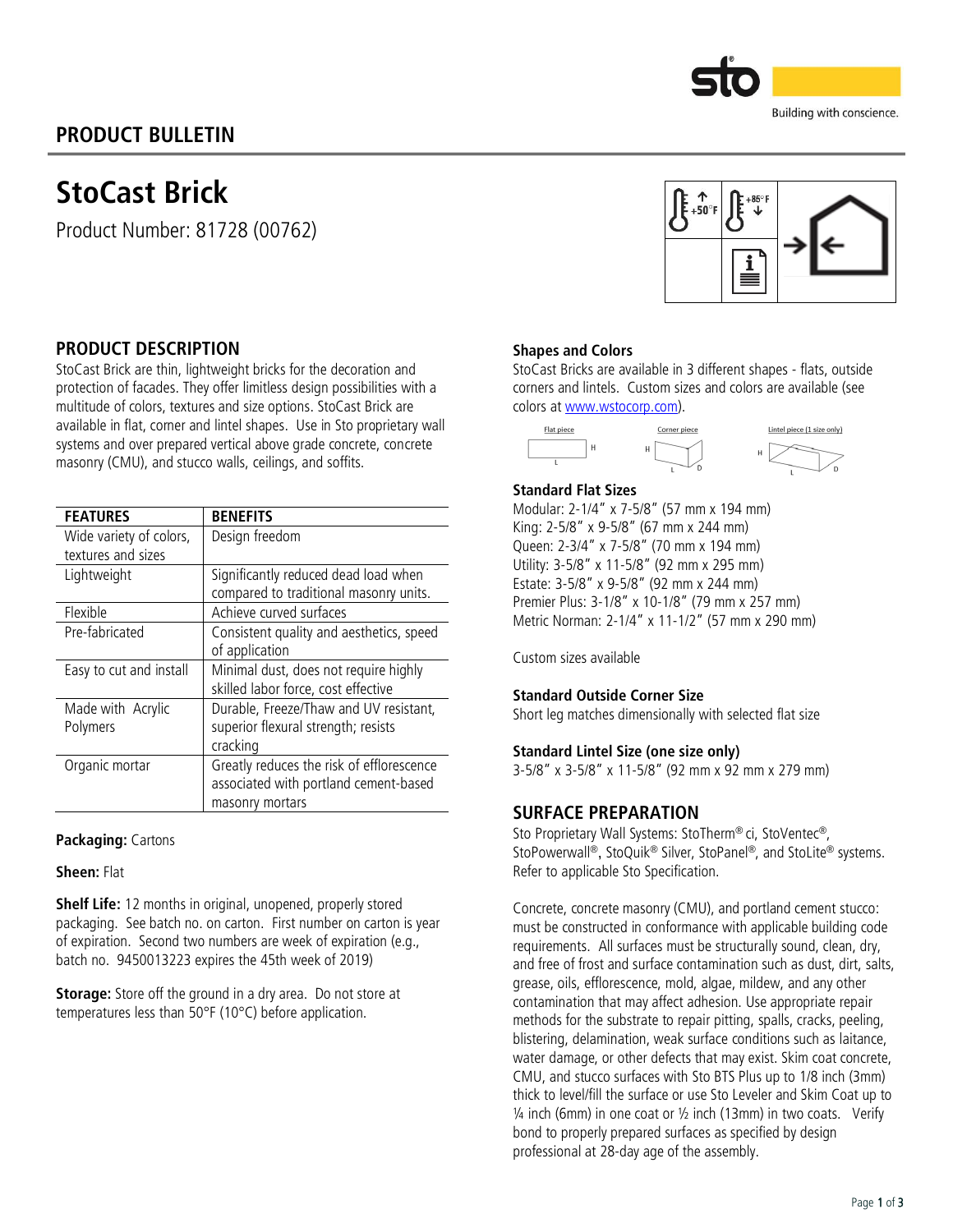# PRODUCT BULLETIN



# StoCast Brick

Product Number: 81728 (00762)

# APPLICATION:

- Select StoCast Brick from different cartons so brick shades are intermingled as they are installed.
- Plan the layout carefully, taking into account brick pattern, openings such as windows and doors, and alignment of horizontal mortar joints around the building walls.
- Use snips or shears to cut bricks to size as needed
- Curved Surfaces: bricks must be warm to bend them. If necessary, heat bricks and bend to desired curvature. Then install bricks in the mortar. Note: minimum radius for curved surfaces is 4-¾" (120mm).
- Always construct a mock-up under actual conditions of use to verify proper surface preparation, coverage, and aesthetics, for approval by the appropriate authority.
- Apply only when substrate and ambient temperatures are between 50 to 85°F (5-30°C) over prepared surfaces. Do not apply over damp surfaces or during rain, hail, or snow events, or if rain, hail, or snow is imminent.
- 1. Establish layout lines for the pattern in use (e.g., running bond, stacked bond) and mark them on the walls.
- 2. Place StoCast Brick units from top to bottom in accordance with the planned layout and work from one end to the other, downward in sequential rows.
- 3. Apply StoBonding & Pointing Mortar vertically with a  $\frac{1}{4} \times \frac{1}{4} \times \frac{1}{4}$ inch (6x6x6mm) square notched trowel. Apply in a small area and immediately install StoCast Brick before a "skin" forms on the mortar.
- 4. Slide and slightly twist the units into the freshly applied mortar while applying pressure to fully bed the units in the mortar and to ensure no gaps or cavities exist in the mortar. Align units visually while progressing down the wall.
- 5. As soon as the units are held in place with mortar, work the joint areas with a small paint brush or specialized pointing tool to compact and smooth the mortar, and to create a joint profile that covers the edges and ends of the units.
- 6. Remove excess mortar from the face of the units with a damp sponge while the mortar is still wet.
- 7. After mortar is dry, use a suitable hand brush to clean the surface of the units if needed. Carefully use a utility knife to remove any dry mortar remnants on the surface.
- 8. After mortar is completely dry, touch-up mortar joints if needed to seal edges or to sharpen aesthetics.
- 9. If thicker joints are desired, wait 7 days, then point mortar joints with additional mortar, and tool to compact the mortar to a concave profile. Clean the surface as described previously.

Refer to StoCast Brick Application Guide for more information.

#### Clean up

Clean tools and equipment with water immediately after use. Dried material can only be removed mechanically.

#### **Drving**

Sto Bonding & Pointing Mortar dries within 24 hours under normal conditions (70°F [21°C], 50% RH). Drying time varies depending on temperature/humidity and surface conditions. Hot, dry conditions accelerate drying. Cool, damp conditions delay drying and may require extended periods of protection from rain and freezing. Protect from rain, freezing and continuous high humidity until completely dry.

#### Cleaning, Repair and Maintenance

Refer to StoCast Brick Repair and Maintenance Guide at [www.stcorp.com](http://www.stcorp.com/)

### LIMITATIONS

- Minimum radius: 4-¾ inches (120 mm)
- Maximum width of grout joints: ¾ inch (19mm)
- Use only when surface and ambient temperatures are above 50 to 85°F (5-30°C) during application and drying period.
- Do not use on horizontal or below grade surfaces, projecting ledges, sills, or sloped surfaces, or where immersion in water may occur
- Do not use on roof or roof-like surfaces
- Select colors with Light Reflectance Value (LRV) greater than or equal to 20 when used over StoTherm ci Systems
- Not recommended to clean with abrasive or high-pressure wash methods. Use low pressure (up to 500 psi [3.45 MPa])

## LIMITED WARRANTY

This product is subject to a written limited warranty which can be obtained free of charge from Sto Corp.

## HEALTH & SAFETY

Precautionary Statement: Product is a manufactured article – not a fluid or particle. Under normal conditions of use it does not pose a physical hazard or health risk.

FIRST AID MEASURES: Eye Contact: flush with cool water, like any non-hazardous solid

Skin Contact: if skin is irritated from handling product, wash thoroughly with soap and water, and wear protective gloves. Seek medical attention if condition persists. Inhalation: None expected

Ingestion: Seek medical attention if a considerable amount has been swallowed Spills: Not applicable.

Disposal: Dispose of in accordance with local, state or federal regulations. Warning: KEEP CONTAINER CLOSED WHEN NOT IN USE. KEEP OUT OF THE REACH OF CHILDREN. NOT FOR INTERNAL CONSUMPTION. FOR INDUSTRIAL USE ONLY.